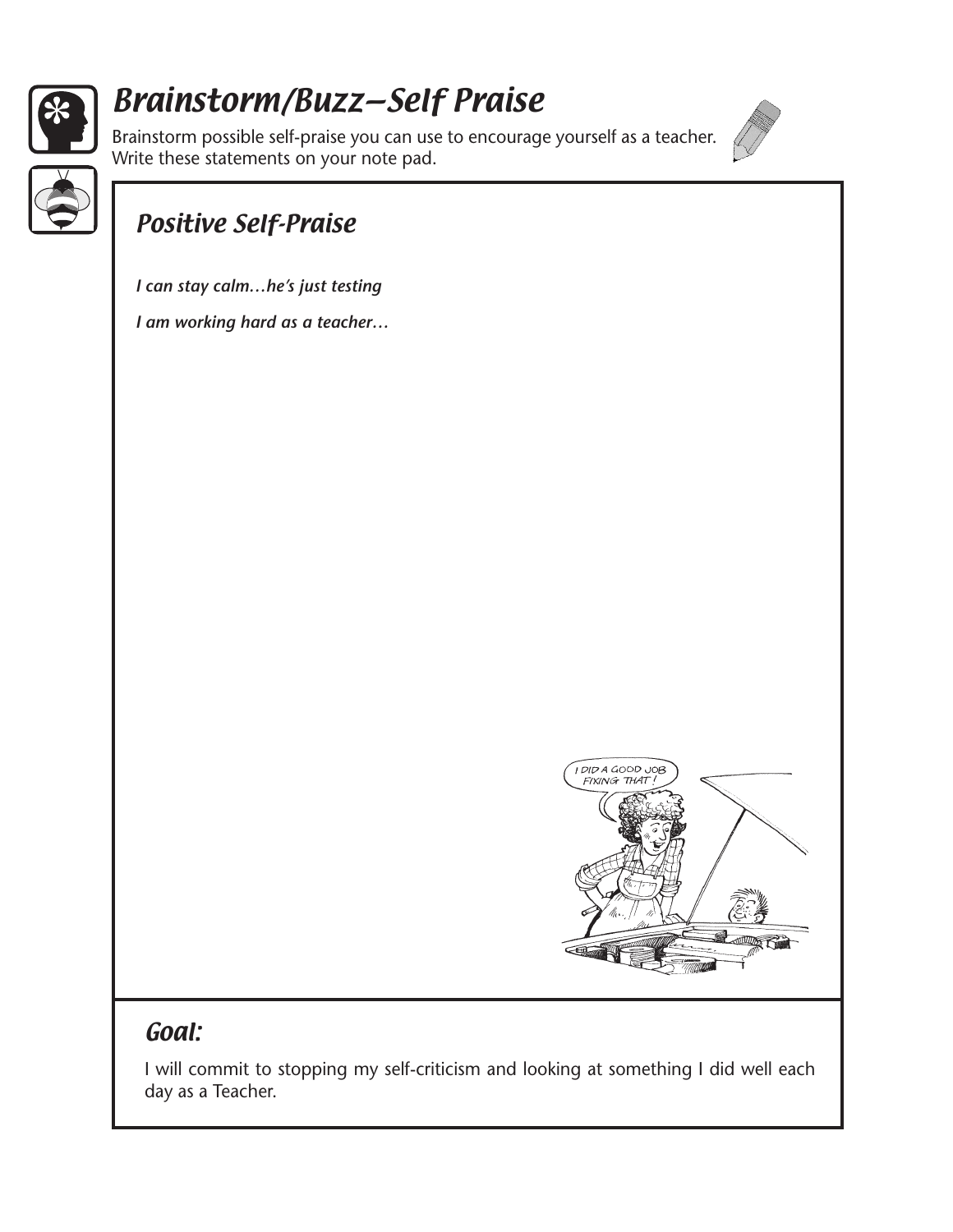

# Brainstorm/Buzz—Labeled Praise

Brainstorm words you use to praise your students to increase behavior you want to see more of. Write them below.



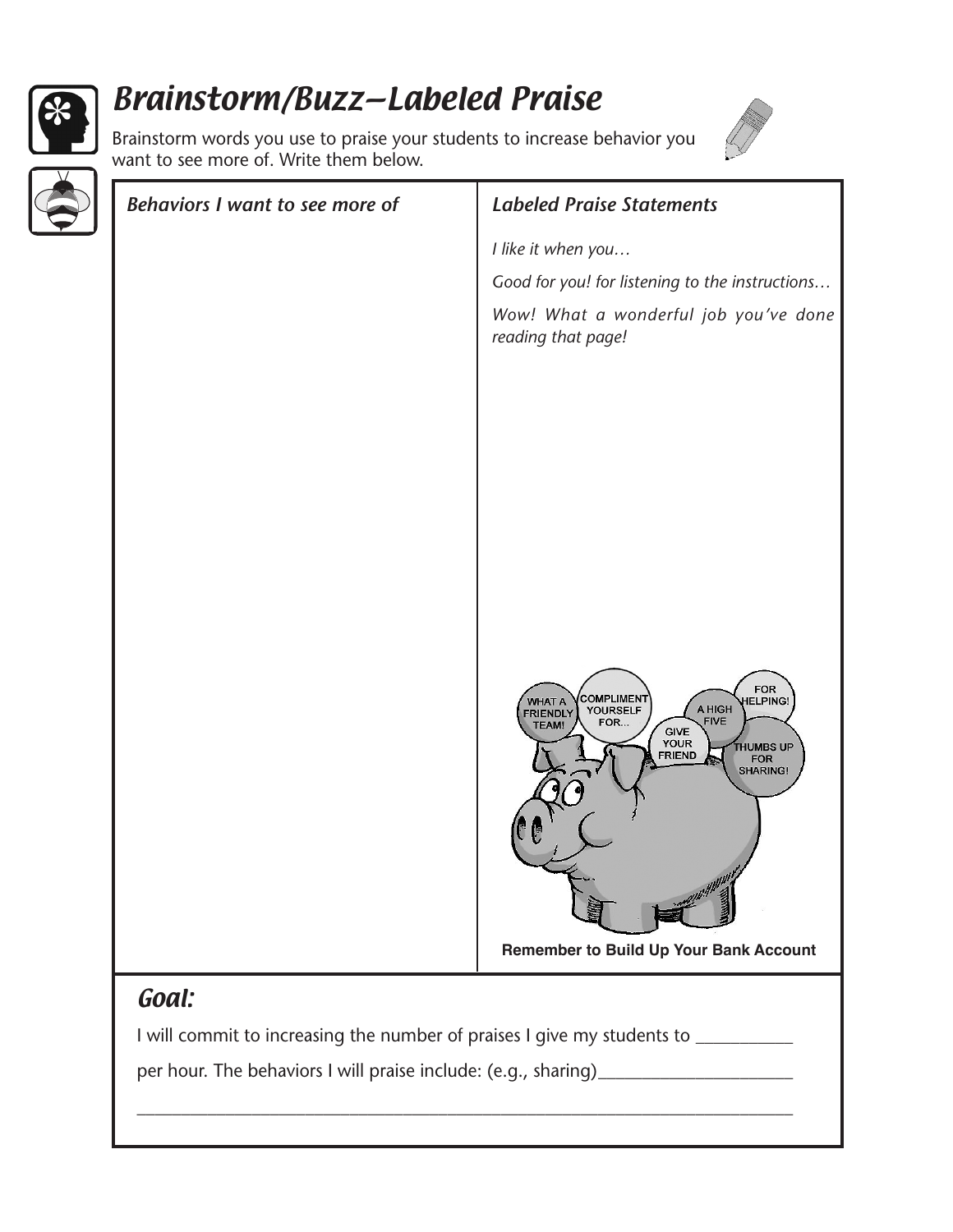

## **Handout BEHAVIOR RECORD**

Praise "Positive Opposites"

| Behaviors I want to see less of: | Positive opposite behavior I<br>want to see more of: |
|----------------------------------|------------------------------------------------------|
| (c.g., yelling)                  | (e.g., polite voice)                                 |
| 1.                               | 1.                                                   |
| 2.                               | 2.                                                   |
| 3.                               | 3.                                                   |
| $\vert 4.$                       | 4.                                                   |
| 5.                               | 5.                                                   |
| 6.                               | 6.                                                   |
| 7.                               | 7.                                                   |
| 8.                               | 8.                                                   |
| 9.                               | 9.                                                   |
| 10.                              | 10.                                                  |
|                                  |                                                      |
|                                  |                                                      |
|                                  |                                                      |
|                                  |                                                      |

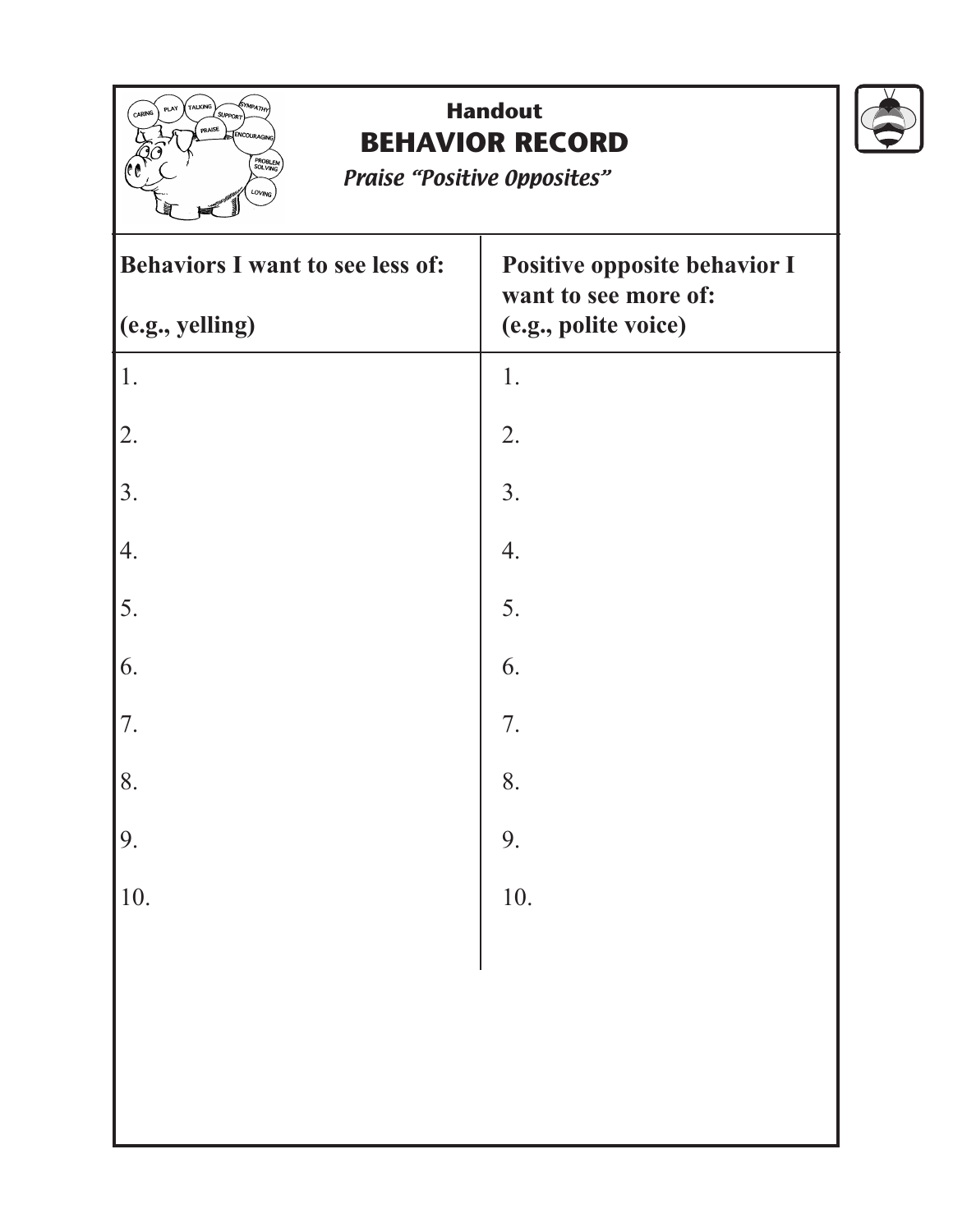

# Brainstorm/Buzz—Reward Yourself!



Think about rewarding yourself. Have you ever used an incentive system to reward  $\beta$ yourself for accomplishing difficult tasks or goals, like completing lesson plans, or working hard as a teacher? Think about ways you could reward yourself for your hard work as a teacher.

### Good Incentives for Me

*A walk in the park*

*Tea/coffee with a teacher colleague*

*Buy myself a good book*

#### Goal:

I will commit to doing something positive for myself this week. This will include: \_\_\_\_\_\_\_\_\_\_\_\_\_\_\_\_\_\_\_\_\_\_\_\_\_\_\_\_\_\_\_\_\_\_\_\_\_\_\_\_\_\_\_\_\_\_\_\_\_\_\_\_\_\_\_\_\_\_\_\_\_\_\_\_\_\_\_\_\_\_\_\_\_\_

\_\_\_\_\_\_\_\_\_\_\_\_\_\_\_\_\_\_\_\_\_\_\_\_\_\_\_\_\_\_\_\_\_\_\_\_\_\_\_\_\_\_\_\_\_\_\_\_\_\_\_\_\_\_\_\_\_\_\_\_\_\_\_\_\_\_\_\_\_\_\_\_\_\_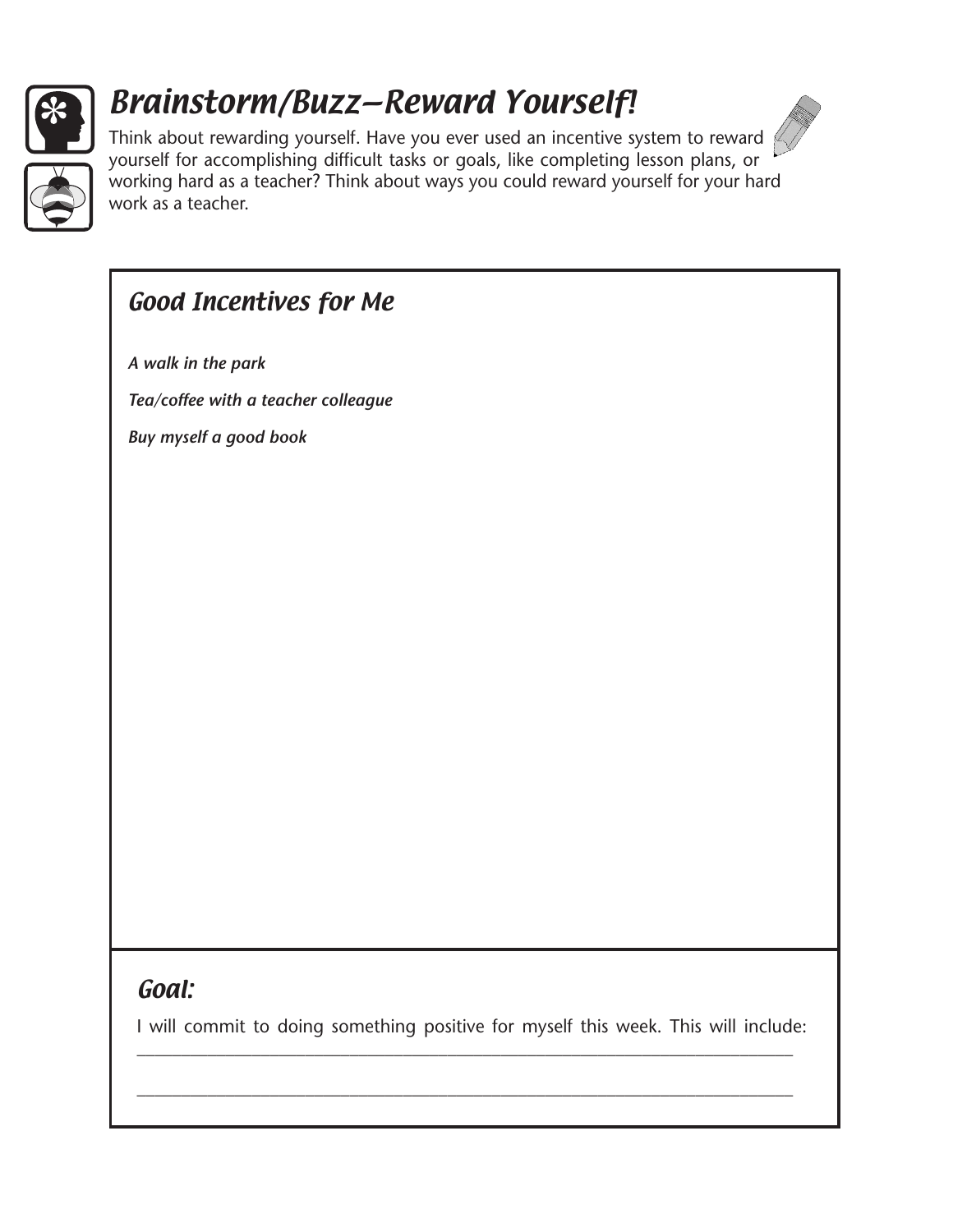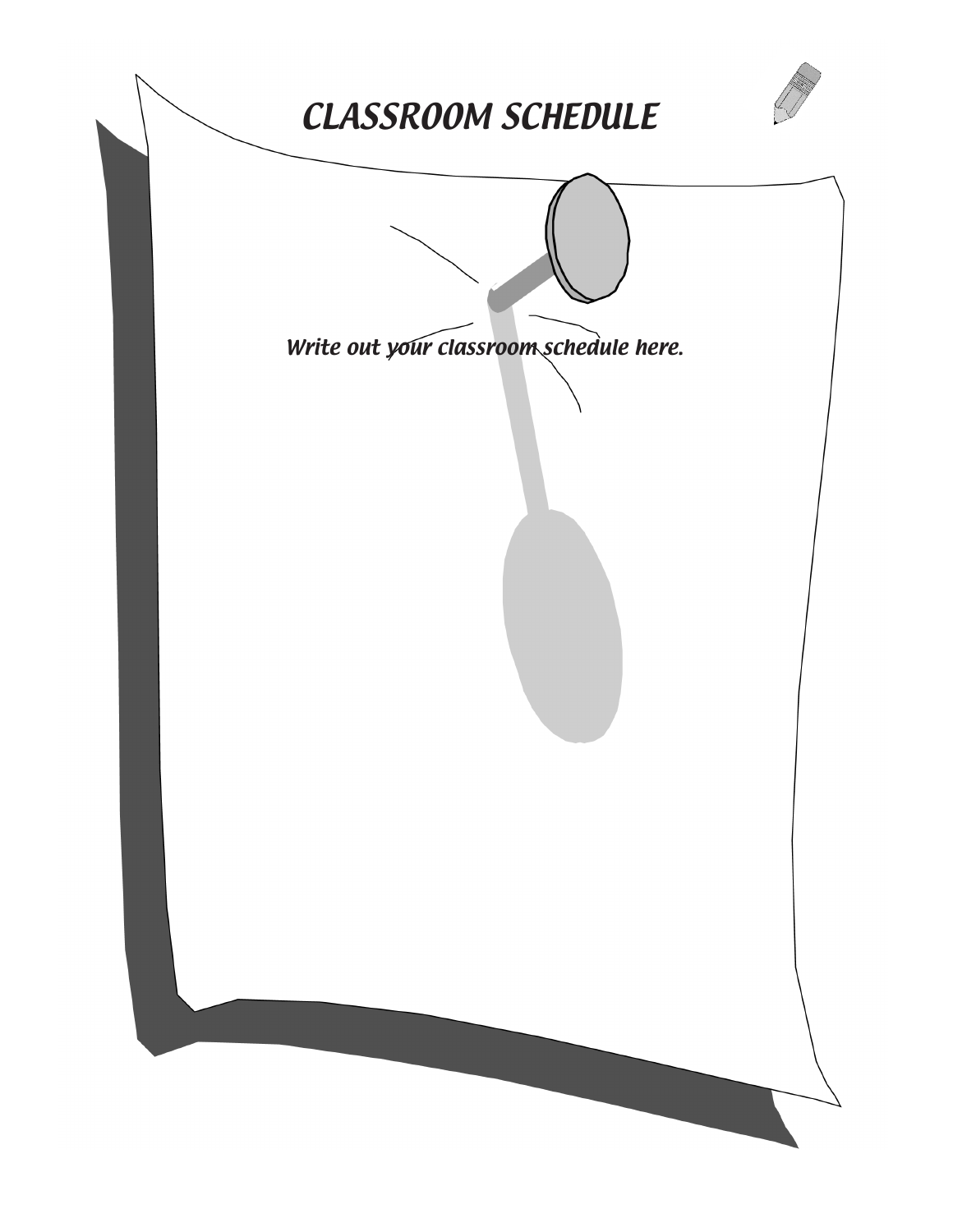

# Brainstorm—Rewriting Commands



Rewrite the following ineffective commands into positive, clear, respectful commands.

|           | <b>Ineffective Commands</b>                                   | <b>Rewrite</b> |
|-----------|---------------------------------------------------------------|----------------|
| $\bullet$ | Shut up                                                       |                |
| $\bullet$ | Quit shouting                                                 |                |
| $\bullet$ | Stop running                                                  |                |
| $\bullet$ | Watch it                                                      |                |
| $\bullet$ | Why don't you put that away?                                  |                |
| $\bullet$ | Let's clean up the blocks                                     |                |
| $\bullet$ | Cut it out                                                    |                |
| $\bullet$ | What is your coat doing there?                                |                |
| $\bullet$ | Why is your backpack there?                                   |                |
| $\bullet$ | Don't push him like a bull                                    |                |
| $\bullet$ | Why is your book still on your desk?                          |                |
| $\bullet$ | You look like a mess                                          |                |
| $\bullet$ | Stop bugging your friend                                      |                |
| $\bullet$ | You are never ready                                           |                |
| $\bullet$ | You must stop touching her in circle time                     |                |
|           | Your desk is a mess                                           |                |
|           | Don't whine                                                   |                |
|           | You are impossible                                            |                |
| $\bullet$ | Stop dawdling                                                 |                |
| $\bullet$ | Hurry up                                                      |                |
| $\bullet$ | Be quiet                                                      |                |
| $\bullet$ | Why are you out of your seat when you've<br>been told not to? |                |
|           | What are you doing bothering your<br>friend?                  |                |
|           | Are you stupid?                                               |                |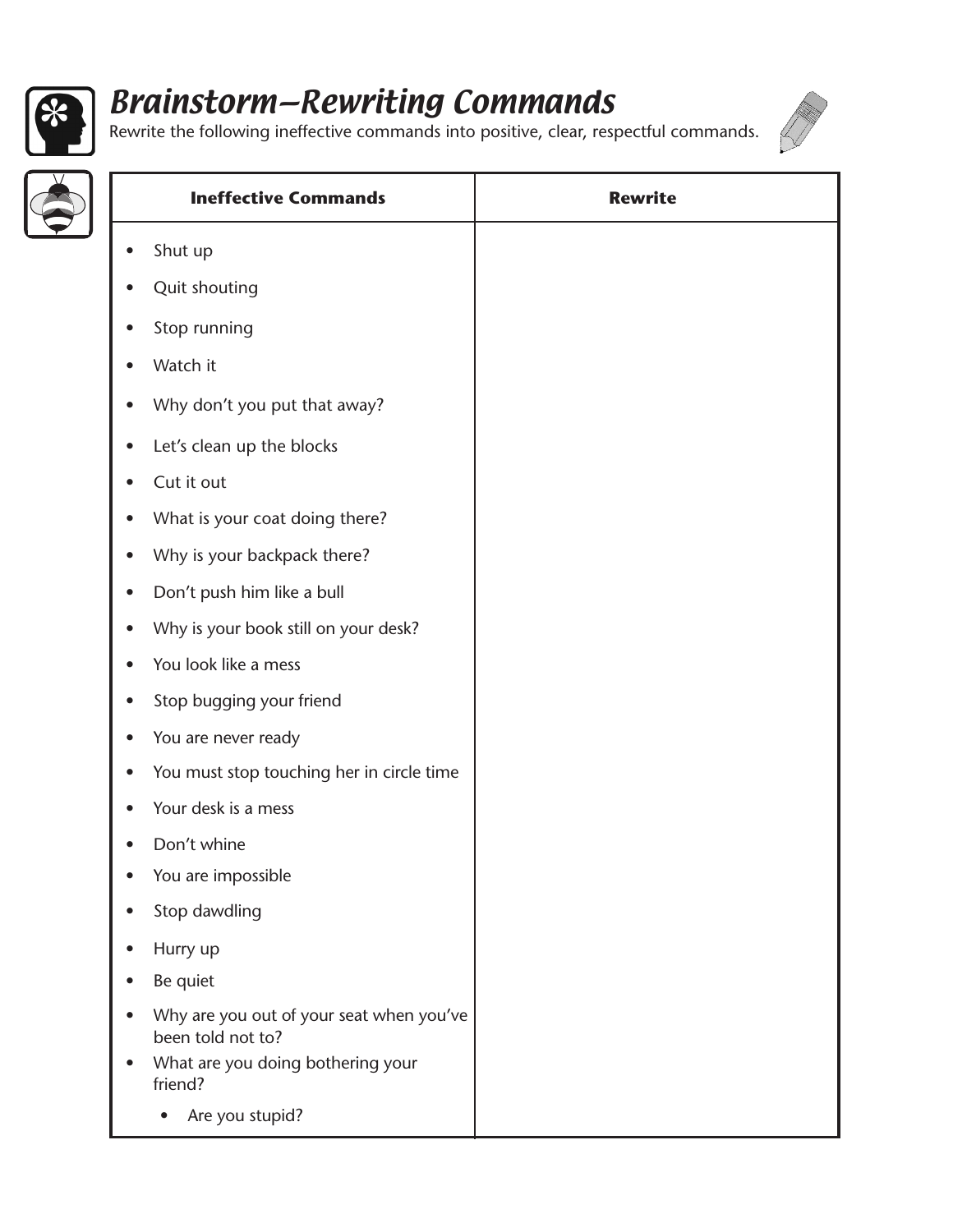

# Buzz—Goals for Classroom Discipline



Think about what you want to accomplish with your discipline and what you want to avoid.

| What you want to accomplish | What you want to avoid |
|-----------------------------|------------------------|
|                             |                        |
|                             |                        |
|                             |                        |
|                             |                        |
|                             |                        |
|                             |                        |
|                             |                        |
|                             |                        |
|                             |                        |
|                             |                        |
|                             |                        |
|                             |                        |
|                             |                        |
|                             |                        |
|                             |                        |
|                             |                        |
|                             |                        |
|                             |                        |
|                             |                        |
|                             |                        |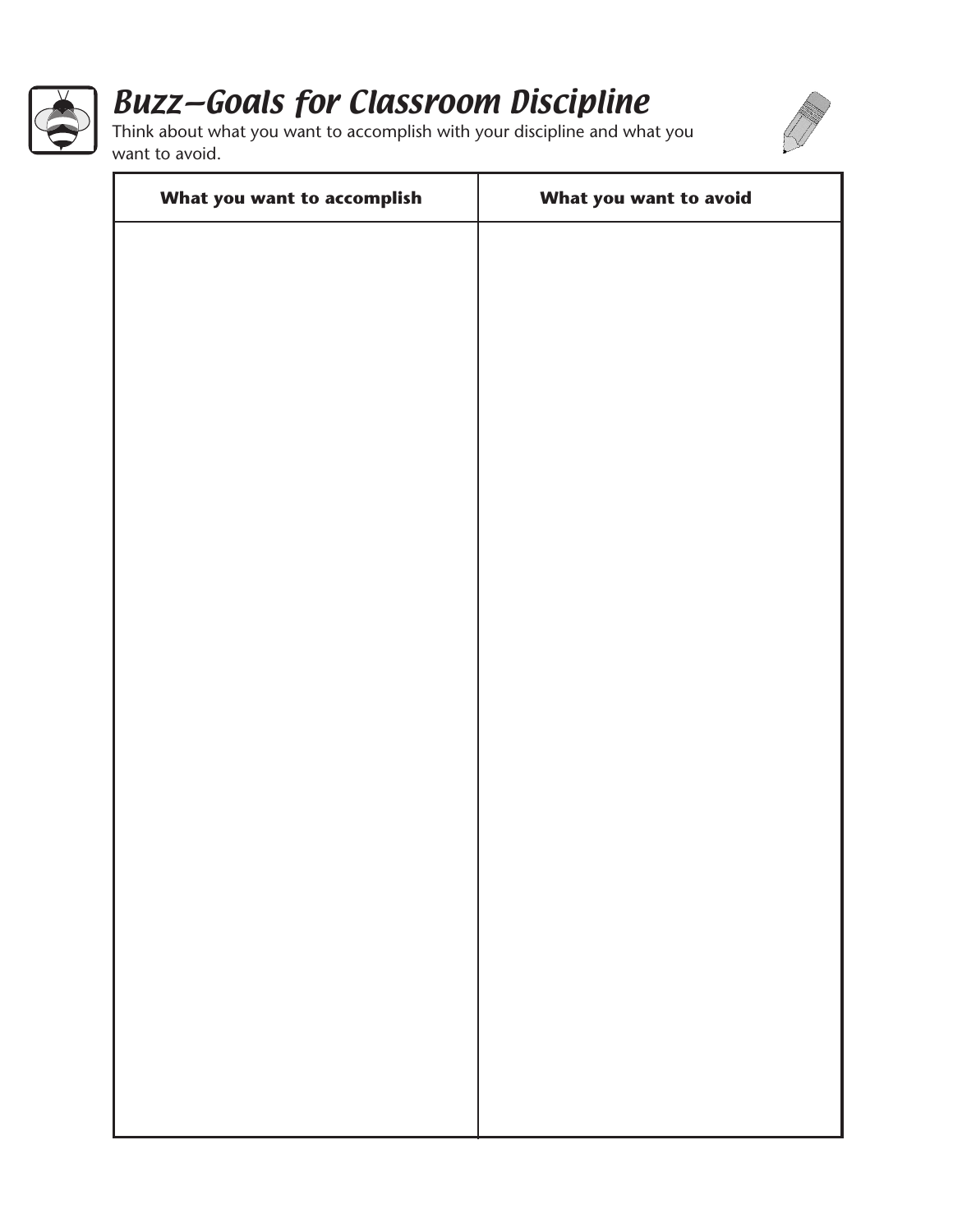

## Brainstorm/Buzz—Ways to Stay Calm



When you first start ignoring misbehavior, the behavior will get worse before it gets better. It is important to be prepared to wait out this negative period. If you give into the oppositional behavior, this behavior will be reinforced and your student will learn that by protesting loudly, he or she can get his/her own way.

It is important to stay calm while ignoring. Try to think ahead and brainstorm ways to remain calm when ignoring misbehavior.

| <b>Ways to Stay Calm While Ignoring</b>                                                    |
|--------------------------------------------------------------------------------------------|
| deep breaths                                                                               |
| relaxation techniques                                                                      |
| positive thoughts                                                                          |
| walk away                                                                                  |
| turn on some music                                                                         |
|                                                                                            |
|                                                                                            |
|                                                                                            |
|                                                                                            |
|                                                                                            |
|                                                                                            |
|                                                                                            |
|                                                                                            |
| Remember, all young children argue and protest to get what they want. This is not personal |
| but a reflection of their strive to be independent and to test the rules.                  |
| <b>Goal:</b> I will commit to tell myself the following                                    |
|                                                                                            |
| when my student protests.                                                                  |
|                                                                                            |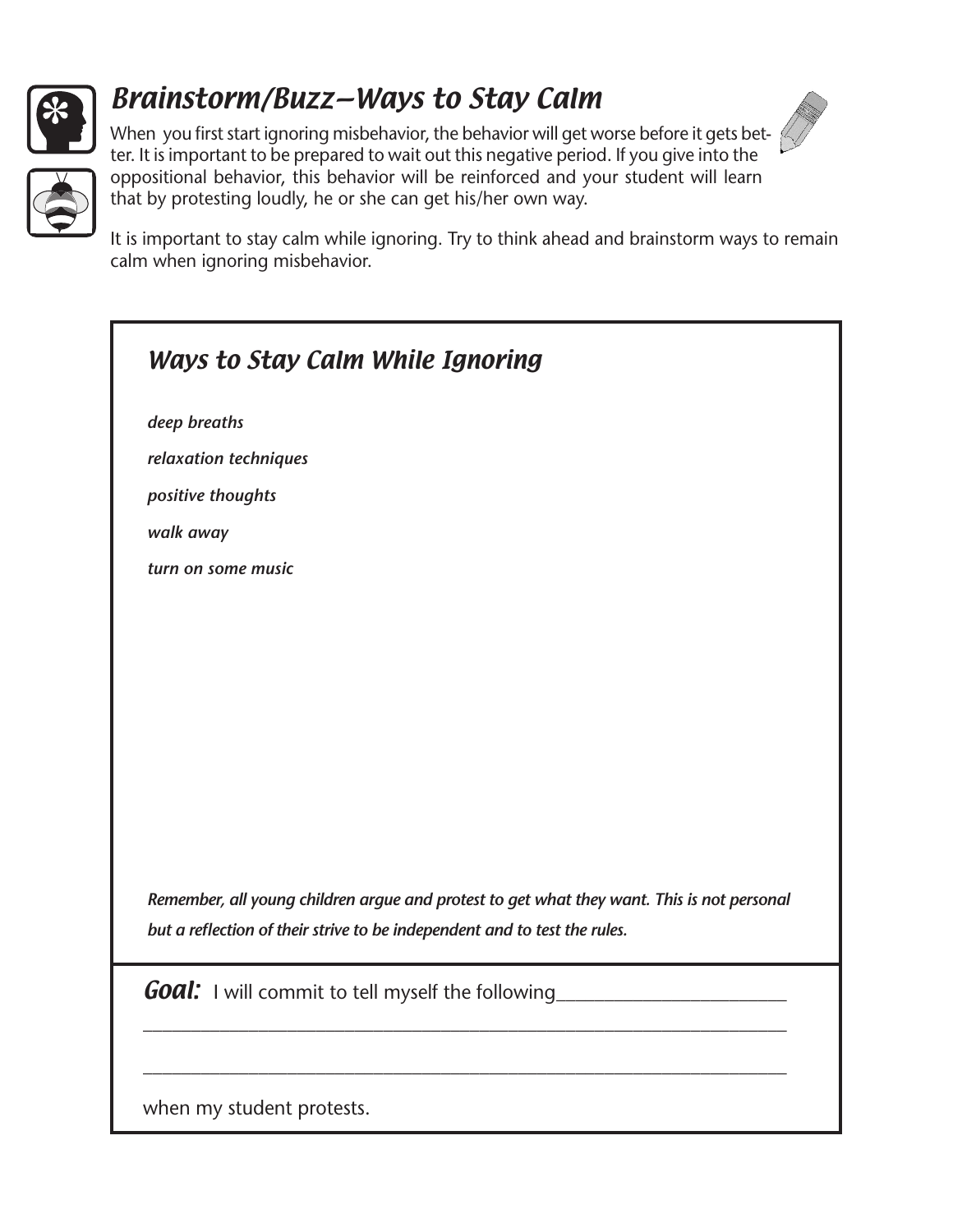## Brainstorm/Buzz—Behaviors to Ignore

Behaviors such as pouting, sulking, screaming, swearing, and arguing are good candidates for ignoring yourself and for helping other students ignore. These

behaviors are annoying, but they never really seem to hurt anyone, and the behaviors will disappear if they are systematically ignored. The ignoring technique should not be used, however, with behaviors that could lead to physical injury, property damage, or intolerable disruption of an ongoing activity.

Sometimes teachers find it hard to control their anger when dealing with misbehavior, and find it tempting to criticize the student. This emotional involvement can make it difficult to ignore your student's arguments or to praise compliance when it finally does occur. However, ignoring is one of the most effective strategies you can use, especially if you can teach other students to ignore as well.

| <b>Child Behaviors I Will Ignore</b>                           |
|----------------------------------------------------------------|
| e.g., whining                                                  |
| tantrums                                                       |
|                                                                |
|                                                                |
|                                                                |
|                                                                |
|                                                                |
|                                                                |
|                                                                |
|                                                                |
|                                                                |
|                                                                |
|                                                                |
|                                                                |
| behavior, the positive opposite of the behavior I am ignoring. |



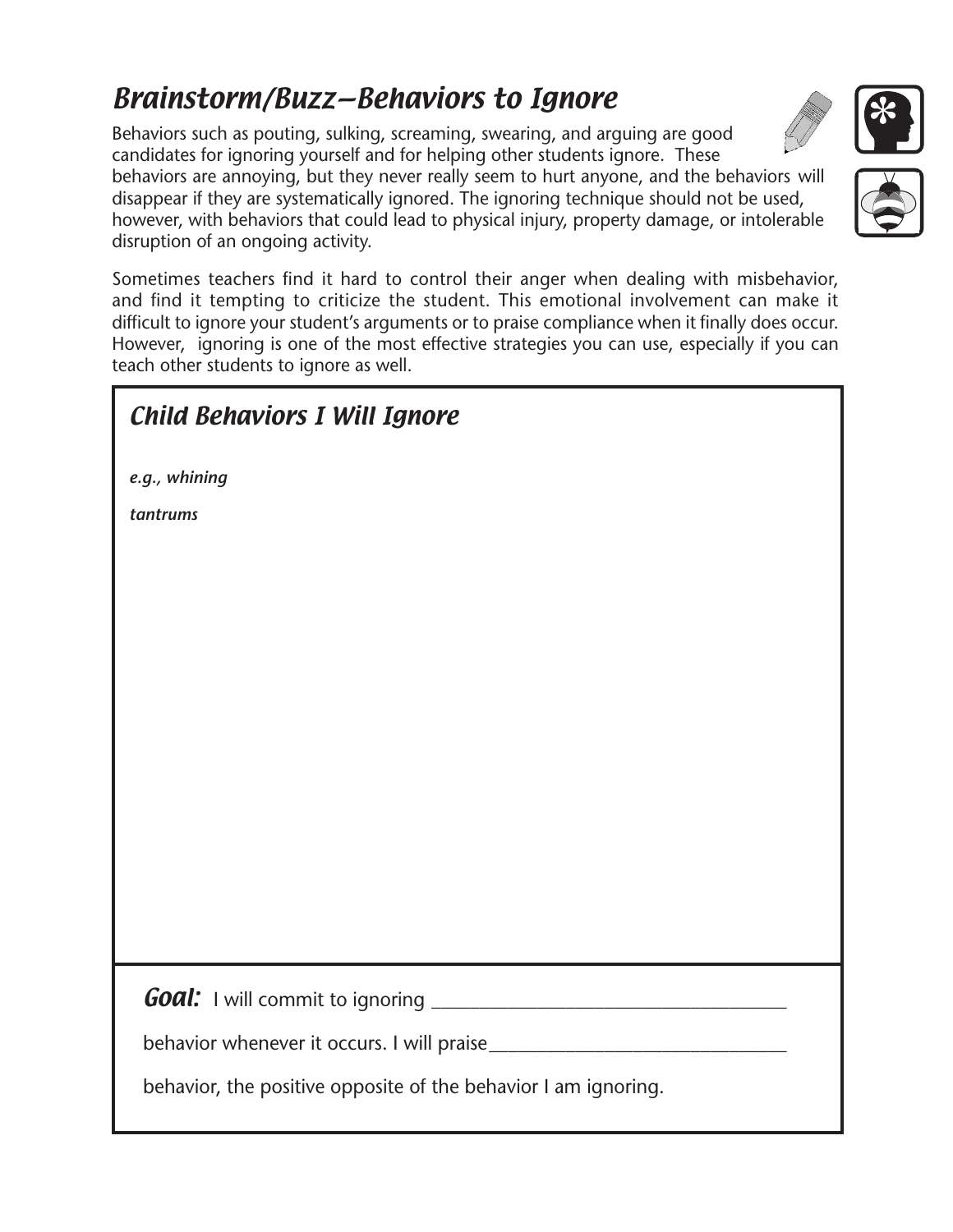## Using Selective Ignoring

Sometimes, children will show positive and negative behaviors during the same activity. For example, a child might follow directions (positive behavior) while whining or rolling their eyes (negative attitude). *Selective ignoring* is the technique where a teacher praises or rewards the part of the behavior that is positive while ignoring the negative behavior. For example, a teacher might praise the child for following directions, and pay no attention to the whining or negative attitude. This way, the child learns that she will receive positive attention for some behaviors, but will not receive attention for other behavior (e.g., arguing).



## Brainstorm/Buzz

Think about some situations where this kind of selective ignoring could be effective.



## When Would Selective Ignoring be Effective?

*e.g., when child is following directions but giving me "attitude" at the same time, I will praise his compliance and ignore his attitude.*

|  | <b>Goal:</b> I will commit to praising |  |
|--|----------------------------------------|--|
|--|----------------------------------------|--|

| behavior while ignoring |  |
|-------------------------|--|
|                         |  |

behavior.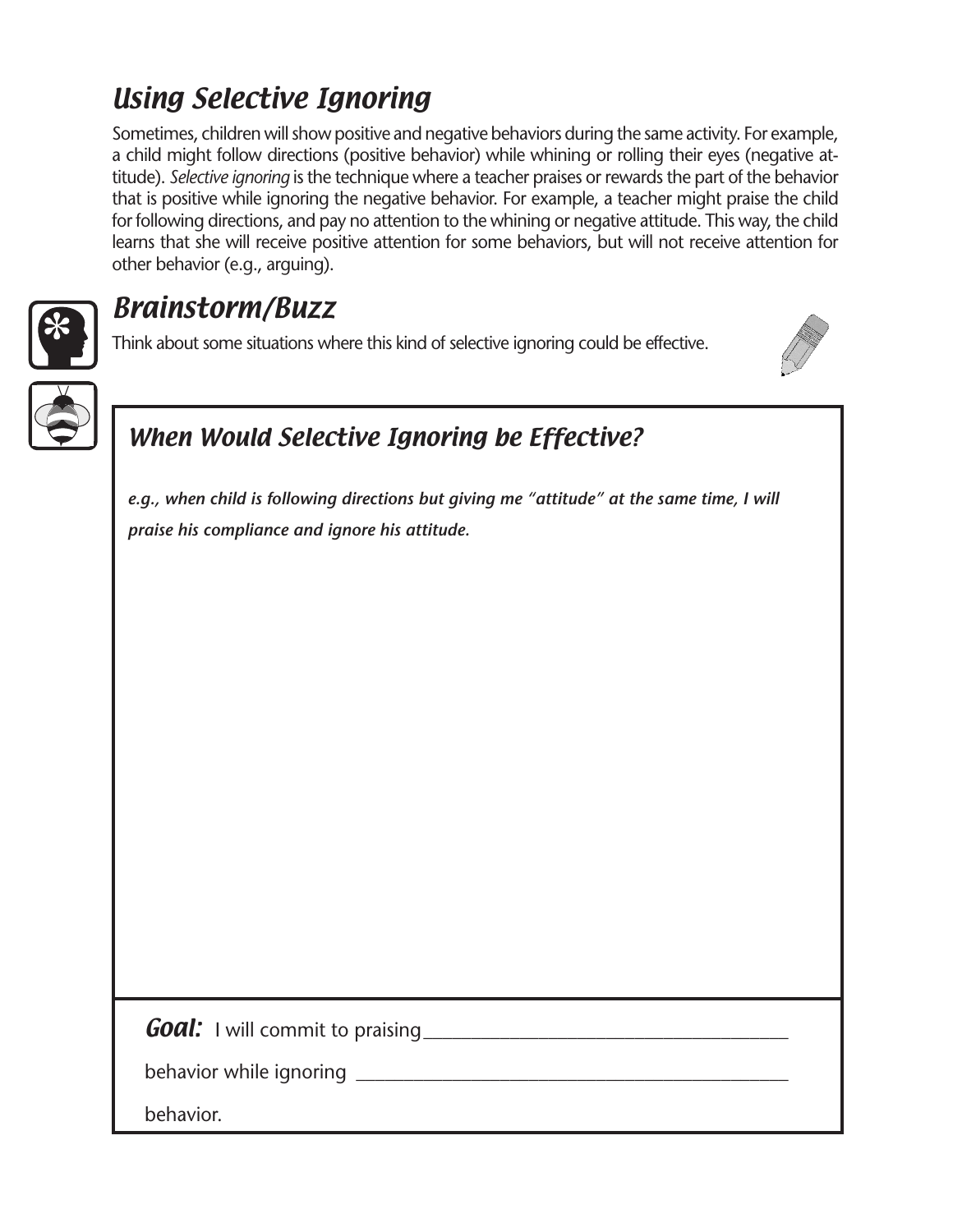

## Brainstorm/Buzz Staying Calm & Managing Anger



Rewrite the following negative self-talk with positive coping thoughts.

| <b>Negative Self-Talk</b>                                                                        | <b>Positive Coping Thoughts</b> |
|--------------------------------------------------------------------------------------------------|---------------------------------|
| • I can't stand this-it's too hard!                                                              |                                 |
| I don't know what to do.<br>$\bullet$                                                            |                                 |
| • Ignoring will never work.                                                                      |                                 |
| • I am losing control and will explode<br>soon.                                                  |                                 |
| • I am going to hit her-it's the only way<br>to get her to stop.                                 |                                 |
| • It's awful to let him disrespect me. It's<br>not good to look weak in front of<br>my students. |                                 |
| • I hate being disrespected.                                                                     |                                 |
| I'm a terrible teacher.<br>$\bullet$                                                             |                                 |
| • She will never change.                                                                         |                                 |
| • It's just not fair, this child should not be<br>in my classroom.                               |                                 |
| • I can't let him challenge my authority.                                                        |                                 |
| • This is ridiculous, I have too many stu-<br>dents.                                             |                                 |
| He hurt me so I should hurt him.<br>$\bullet$                                                    |                                 |
| I don't like him when he's like this.<br>$\bullet$                                               |                                 |
| • His parents don't care, so why should I?                                                       |                                 |
|                                                                                                  |                                 |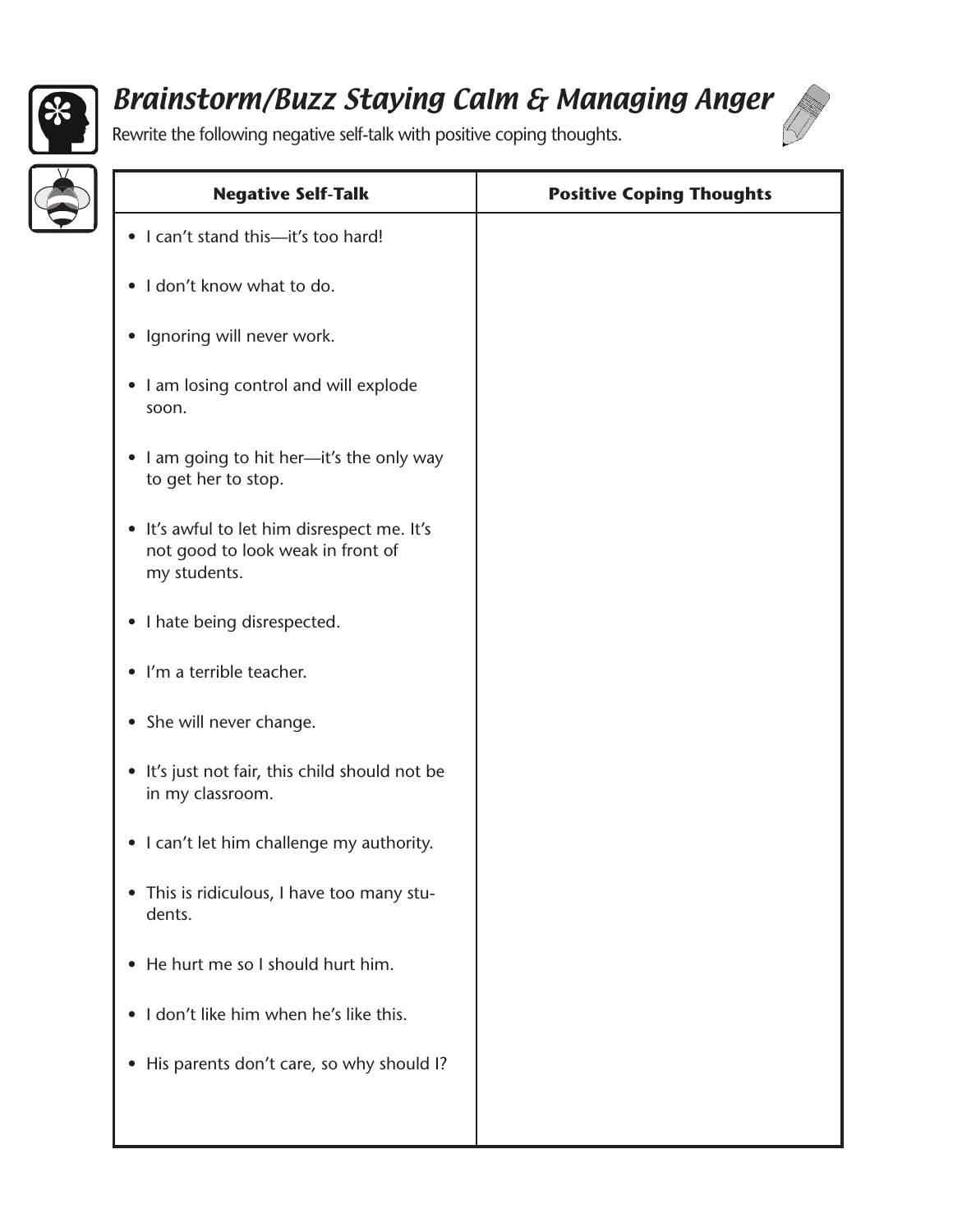

# Brainstorm/Buzz Staying Calm & Managing Anger





┚╹

| <b>Negative Self-Talk</b>                                                          | <b>Positive Coping Thoughts</b> |
|------------------------------------------------------------------------------------|---------------------------------|
| The principal will complain if I don't get<br>this stopped.                        |                                 |
| • She will never stop hitting. It's her fault.                                     |                                 |
| • A little more force on my part will stop<br>her.                                 |                                 |
| That brat knows how much this bugs<br>$\bullet$<br>me-he's doing it on purpose.    |                                 |
| • I'm an inept teacher-should never have<br>done this job.                         |                                 |
| • I can't let her get away with that.                                              |                                 |
| • It's all the principal's fault for giving me a<br>class with this many problems. |                                 |
| • It's all his parents' fault for not teaching<br>their children how to behave.    |                                 |
|                                                                                    |                                 |
|                                                                                    |                                 |
|                                                                                    |                                 |
|                                                                                    |                                 |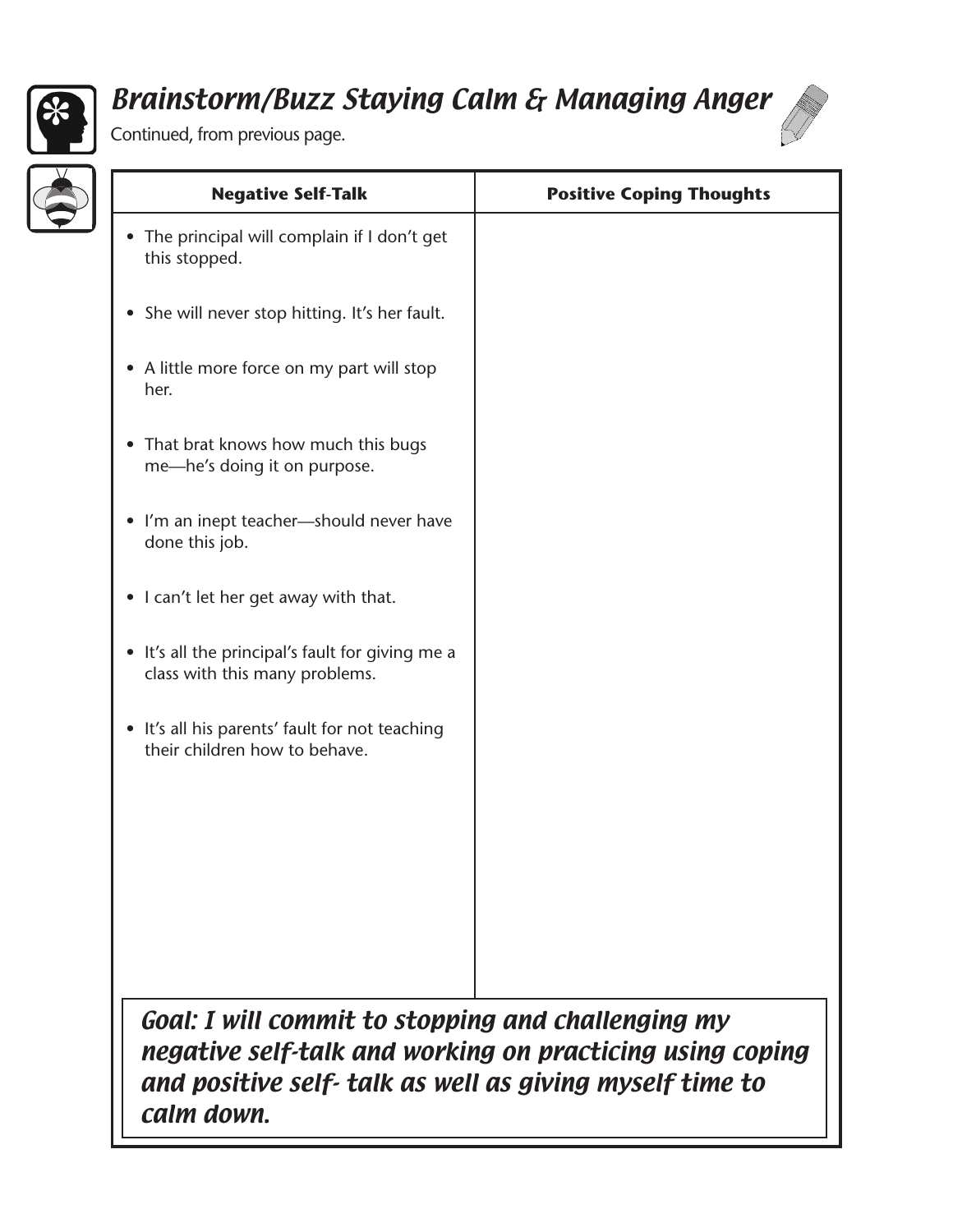

## Brainstorm/Buzz Coping and Calming Self-Talk

Think about ways to stay calm, assertive and patient when using Time Out.





Practice challenging negative self-talk and substituting positive self-talk and coping statements. On your notepad, write down some self-talk that you can use when you feel anger mounting.

## Positive Self-Talk

*I can handle this…*

*I can control my anger…*

*I will take a brief Time Out myself…*



Challenge irrational thoughts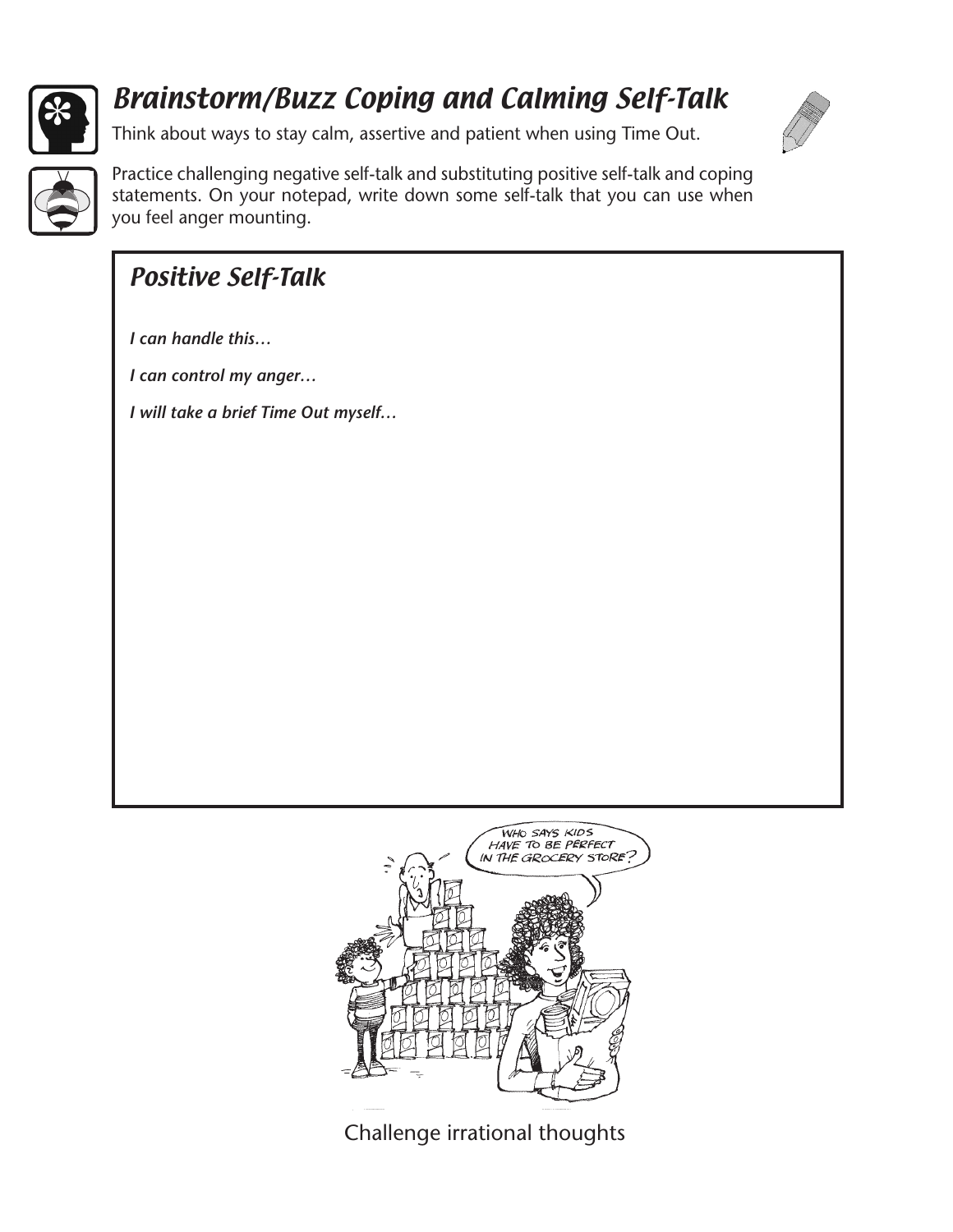# Brainstorm/Buzz Staying Calm

What emotional responses do you experience when using Time Out? Teachers often have trouble controlling their anger when dealing with a child's aggression or oppositional behavior, and find it hard not to criticize the child. This emotional involvement can make it difficult to ignore your student's arguments or to praise compliance when it finally does occur. What strategies could you use to stay calm? Write them on your notepad.

| My emotional responses when<br>giving Time Out | <b>Strategies to stay calm</b> |
|------------------------------------------------|--------------------------------|
|                                                |                                |
|                                                |                                |
|                                                |                                |
|                                                |                                |
|                                                |                                |
|                                                |                                |
|                                                |                                |





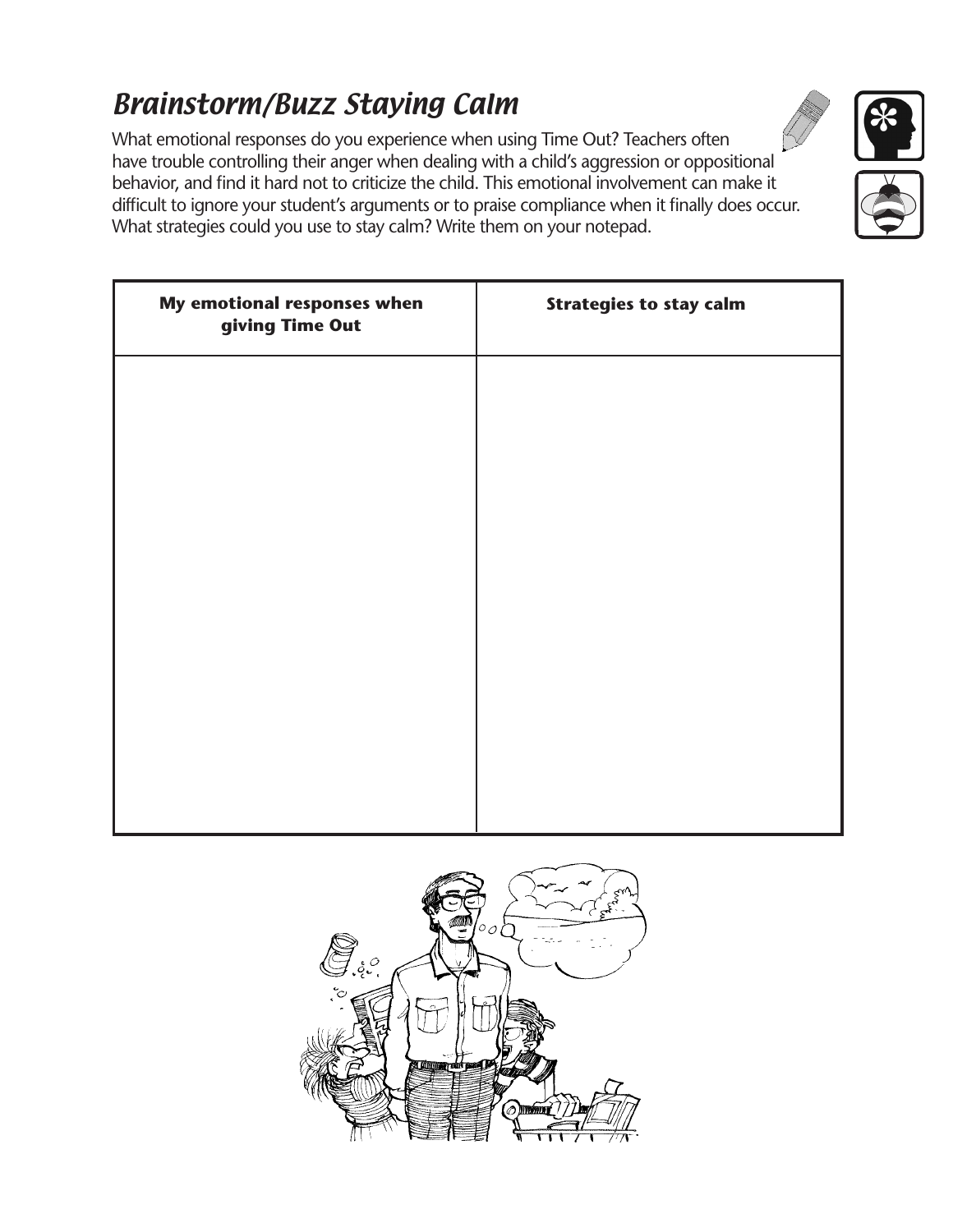#### **Teachers Working Like Detectives: See What You've Learned!**

## Home Activities for the Week

# To Do:

Make a list of what strategies you would use for the following misbehaviors. Add other misbehaviors you are wanting to manage.

- 1. Hitting and shoving peers
- 2. Refusal to do what teacher asks
- 3. Whining
- 4. Tantrums
- 5. Dawdling while coming into classroom
- 6. Not following teacher's direction
- 7. Smart talk/arguing with teacher
- 8. Difficulty sitting at snack tine
- 9. Stomach aches and headaches
- 10. Inattentiveness and impulsivity
- 11. Leaving table in a mess
- 12. Criticizing  $/$  fighting with a peer

#### Misbehavior Discipline Strategy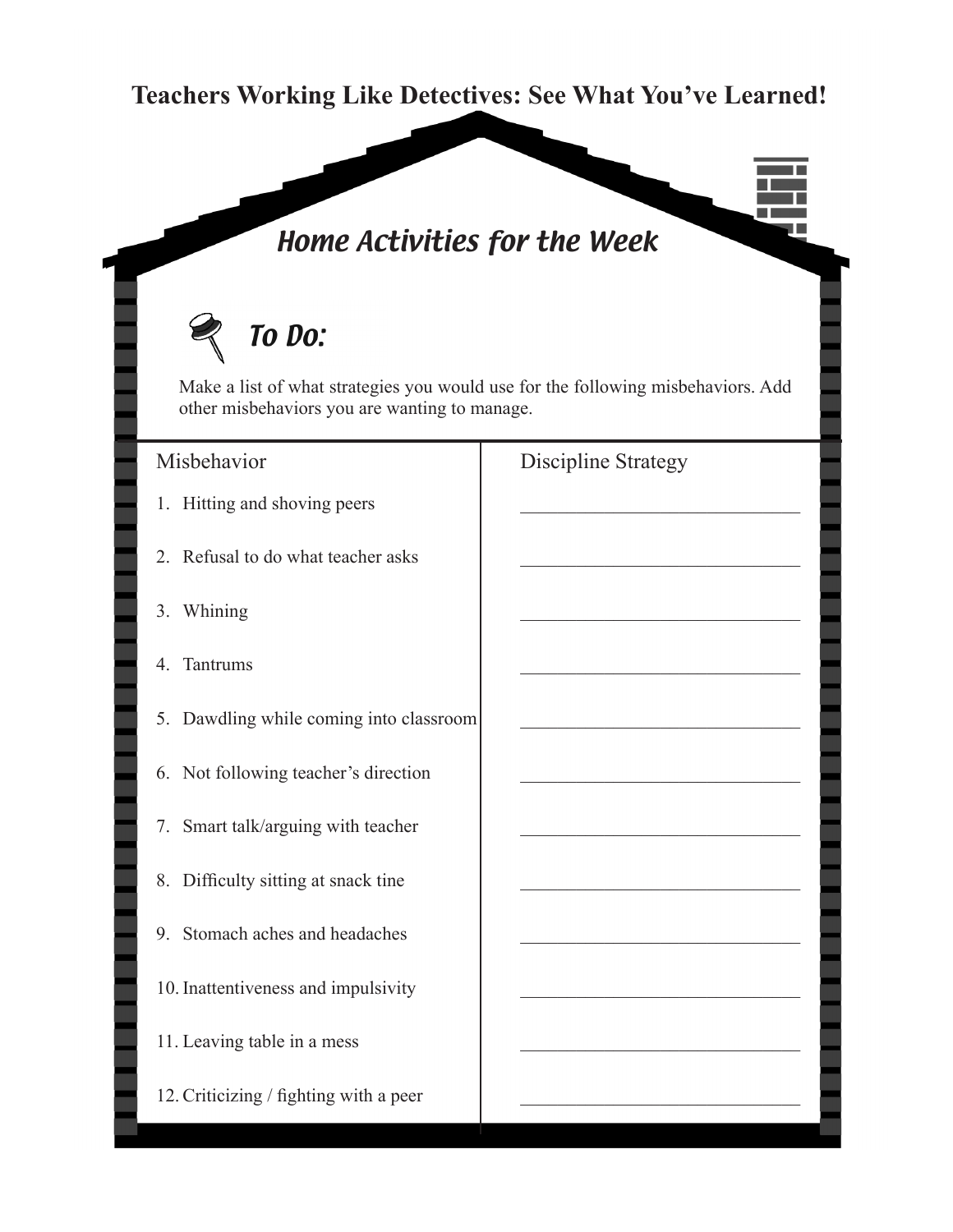#### **Teachers Working Like Detectives: See What You've Learned!**

## Home Activities for the Week

# To Do:

Make a list of what strategies you would use for the following misbehaviors. Add other misbehaviors you are wanting to manage.

- 13. Hitting pets
- 14. Not sharing toys with friends
- 15. Leaving bike, other toys, and other sports equipment outside
- 16. Exploding in anger / screaming when doesn't get own way
- 17. Not sharing the computer with peers
- 18. Hiding notes from parent
- 19. Difficulty taking turns with siblings or peers
- 20. Refusing to go to line up for recess
- 21. Bossy with peers
- 22. Bad language
- 23. Refusing to wash hands before lunch
- 24. Constantly tattling on others

#### Misbehavior Discipline Strategy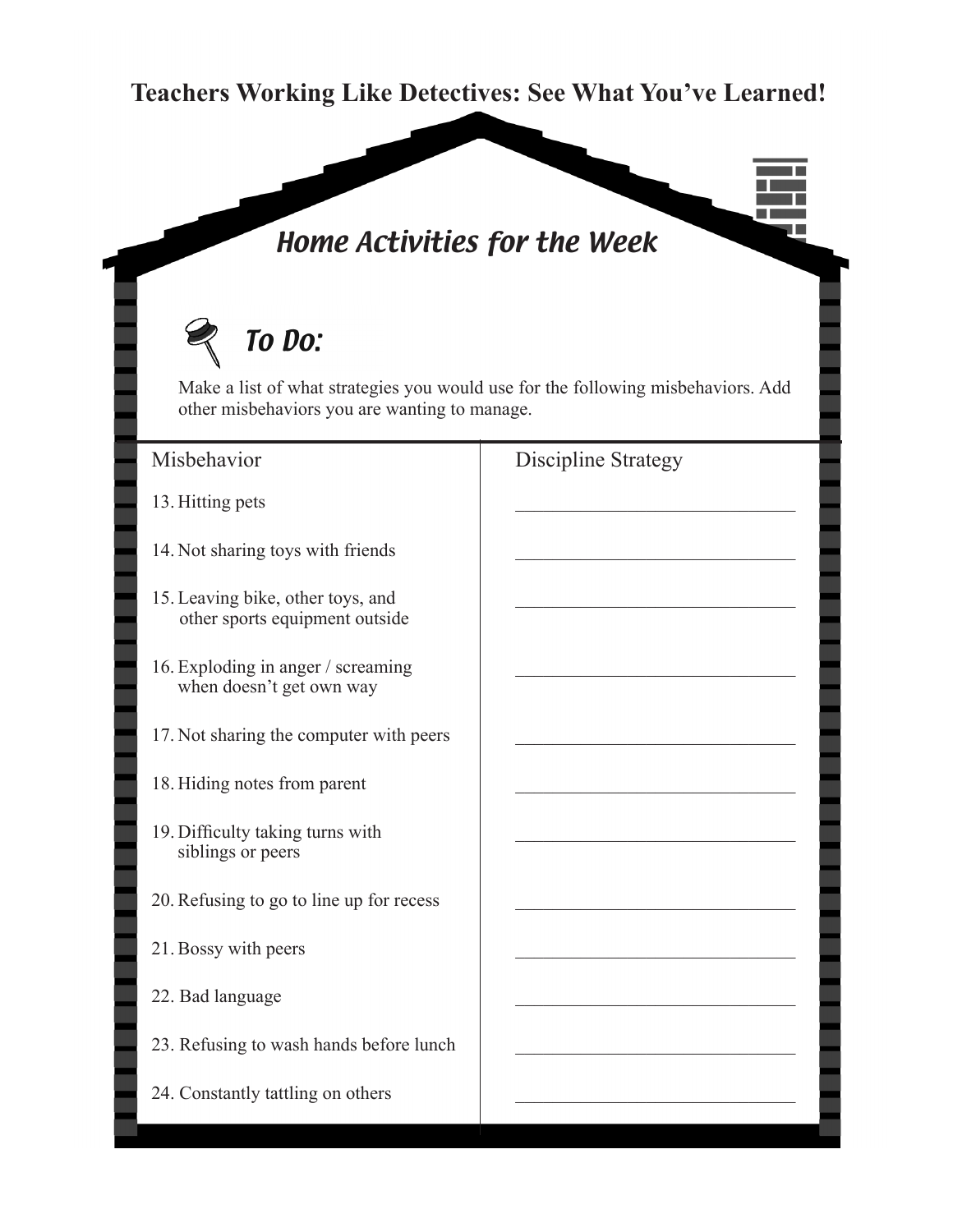

#### Problem Definition:

- 1. Student's challenging behavior: \_\_\_\_\_\_\_\_\_\_\_\_\_\_\_\_\_\_\_\_\_\_\_\_\_\_\_\_\_\_\_\_\_\_\_\_\_\_\_\_\_\_\_\_\_\_\_\_\_\_\_\_
- 2. What are the triggers/precipitants of my student's misbehavior? (developmental problem, not enough sleep, not getting what he wants, a family transition or stress, low frustration tolerance, etc.)

\_\_\_\_\_\_\_\_\_\_\_\_\_\_\_\_\_\_\_\_\_\_\_\_\_\_\_\_\_\_\_\_\_\_\_\_\_\_\_\_\_\_\_\_\_\_\_\_\_\_\_\_\_\_\_\_\_\_\_\_\_\_\_\_\_\_\_\_\_\_\_\_\_\_\_\_\_\_\_\_

\_\_\_\_\_\_\_\_\_\_\_\_\_\_\_\_\_\_\_\_\_\_\_\_\_\_\_\_\_\_\_\_\_\_\_\_\_\_\_\_\_\_\_\_\_\_\_\_\_\_\_\_\_\_\_\_\_\_\_\_\_\_\_\_\_\_\_\_\_\_\_\_\_\_\_\_\_\_\_\_

\_\_\_\_\_\_\_\_\_\_\_\_\_\_\_\_\_\_\_\_\_\_\_\_\_\_\_\_\_\_\_\_\_\_\_\_\_\_\_\_\_\_\_\_\_\_\_\_\_\_\_\_\_\_\_\_\_\_\_\_\_\_\_\_\_\_\_\_\_\_\_\_\_\_\_\_\_\_\_\_

\_\_\_\_\_\_\_\_\_\_\_\_\_\_\_\_\_\_\_\_\_\_\_\_\_\_\_\_\_\_\_\_\_\_\_\_\_\_\_\_\_\_\_\_\_\_\_\_\_\_\_\_\_\_\_\_\_\_\_\_\_\_\_\_\_\_\_\_\_\_\_\_\_\_\_\_\_\_\_\_

\_\_\_\_\_\_\_\_\_\_\_\_\_\_\_\_\_\_\_\_\_\_\_\_\_\_\_\_\_\_\_\_\_\_\_\_\_\_\_\_\_\_\_\_\_\_\_\_\_\_\_\_\_\_\_\_\_\_\_\_\_\_\_\_\_\_\_\_\_\_\_\_\_\_\_\_\_\_\_\_

\_\_\_\_\_\_\_\_\_\_\_\_\_\_\_\_\_\_\_\_\_\_\_\_\_\_\_\_\_\_\_\_\_\_\_\_\_\_\_\_\_\_\_\_\_\_\_\_\_\_\_\_\_\_\_\_\_\_\_\_\_\_\_\_\_\_\_\_\_\_\_\_\_\_\_\_\_\_\_\_

\_\_\_\_\_\_\_\_\_\_\_\_\_\_\_\_\_\_\_\_\_\_\_\_\_\_\_\_\_\_\_\_\_\_\_\_\_\_\_\_\_\_\_\_\_\_\_\_\_\_\_\_\_\_\_\_\_\_\_\_\_\_\_\_\_\_\_\_\_\_\_\_\_\_\_\_\_\_\_\_

3. How do I usually respond to this misbehavior? (Do I give it attention? Do I get angry?)

#### Goals:

4. What is my goal? What positive opposite behavior do I want to see instead? \_\_\_\_\_\_\_\_\_

#### Solutions:

5. What skills/strategies can I use from the bottom of the Teaching Pyramid to support this positive behavior?

Play/Special Time: What kind of play or special time might best help my student here? (Remember, it is best if it is child-led.) (persistence, academic, social, or emotion coaching) \_

Praise: What behaviors can I praise and how? (Remember they should be the "positive opposites" of the behaviors you want to decrease.) \_\_\_\_\_\_\_\_\_\_\_\_\_\_\_\_\_\_\_\_\_\_\_\_\_\_\_\_\_\_\_

\_\_\_\_\_\_\_\_\_\_\_\_\_\_\_\_\_\_\_\_\_\_\_\_\_\_\_\_\_\_\_\_\_\_\_\_\_\_\_\_\_\_\_\_\_\_\_\_\_\_\_\_\_\_\_\_\_\_\_\_\_\_\_\_\_\_\_\_\_\_\_\_\_\_\_\_\_\_\_\_

Stickers and Rewards: How can I reward this good behavior? What incentives will motivate this student? \_\_\_\_\_\_\_\_\_\_\_\_\_\_\_\_\_\_\_\_\_\_\_\_\_\_\_\_\_\_\_\_\_\_\_\_\_\_\_\_\_\_\_\_\_\_\_\_\_\_\_\_\_\_\_\_\_\_\_\_\_\_\_\_\_\_\_\_

\_\_\_\_\_\_\_\_\_\_\_\_\_\_\_\_\_\_\_\_\_\_\_\_\_\_\_\_\_\_\_\_\_\_\_\_\_\_\_\_\_\_\_\_\_\_\_\_\_\_\_\_\_\_\_\_\_\_\_\_\_\_\_\_\_\_\_\_\_\_\_\_\_\_\_\_\_\_\_\_

6. Choose from the list below those responses from the top of the pyramid than can be used to reduce this misbehavior.

Routines: Do I have a predictable routine for this problem?

Distraction/Redirection: How can I distract or redirect this student before misbehavior esca- $\vert \text{ates?} \; \underline{\hspace{2cm}}$ 

\_\_\_\_\_\_\_\_\_\_\_\_\_\_\_\_\_\_\_\_\_\_\_\_\_\_\_\_\_\_\_\_\_\_\_\_\_\_\_\_\_\_\_\_\_\_\_\_\_\_\_\_\_\_\_\_\_\_\_\_\_\_\_\_\_\_\_\_\_\_\_\_\_\_\_\_\_\_\_\_

\_\_\_\_\_\_\_\_\_\_\_\_\_\_\_\_\_\_\_\_\_\_\_\_\_\_\_\_\_\_\_\_\_\_\_\_\_\_\_\_\_\_\_\_\_\_\_\_\_\_\_\_\_\_\_\_\_\_\_\_\_\_\_\_\_\_\_\_\_\_\_\_\_\_\_\_\_\_\_\_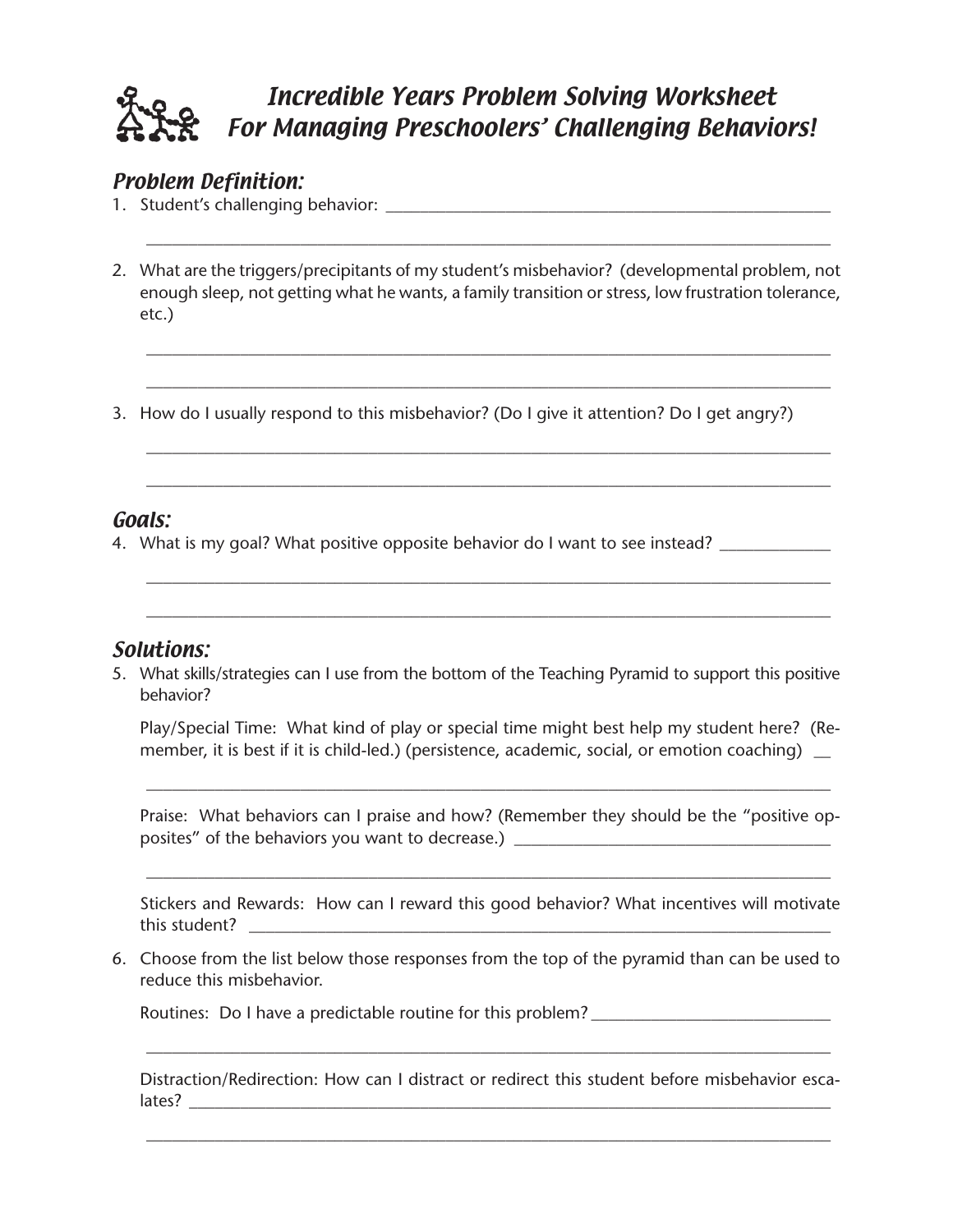| Consequence: What natural or logical consequence can I use to teach this student to change                                                                                                     |
|------------------------------------------------------------------------------------------------------------------------------------------------------------------------------------------------|
| Calm Down Strategies: What calm down strategies can I teach this child? (use of turtle shell,<br>deep breathing, positive self-talk "I can do it, I can calm down," use of the calm-down ther- |
|                                                                                                                                                                                                |

7. To whom should I communicate this plan? (other teachers, parents, principal etc.) \_\_\_\_\_\_\_

\_\_\_\_\_\_\_\_\_\_\_\_\_\_\_\_\_\_\_\_\_\_\_\_\_\_\_\_\_\_\_\_\_\_\_\_\_\_\_\_\_\_\_\_\_\_\_\_\_\_\_\_\_\_\_\_\_\_\_\_\_\_\_\_\_\_\_\_\_\_\_\_\_\_\_\_\_\_\_\_

\_\_\_\_\_\_\_\_\_\_\_\_\_\_\_\_\_\_\_\_\_\_\_\_\_\_\_\_\_\_\_\_\_\_\_\_\_\_\_\_\_\_\_\_\_\_\_\_\_\_\_\_\_\_\_\_\_\_\_\_\_\_\_\_\_\_\_\_\_\_\_\_\_\_\_\_\_\_\_\_

\_\_\_\_\_\_\_\_\_\_\_\_\_\_\_\_\_\_\_\_\_\_\_\_\_\_\_\_\_\_\_\_\_\_\_\_\_\_\_\_\_\_\_\_\_\_\_\_\_\_\_\_\_\_\_\_\_\_\_\_\_\_\_\_\_\_\_\_\_\_\_\_\_\_\_\_\_\_\_\_

8. Who can I call for support and to check in? \_\_\_\_\_\_\_\_\_\_\_\_\_\_\_\_\_\_\_\_\_\_\_\_\_\_\_\_\_\_\_\_\_

9. How will I take care of myself while this is going on?

#### Evaluating the Success of Solutions

10. How will I know I am making progress? What will be different? What assessments will I use?

\_\_\_\_\_\_\_\_\_\_\_\_\_\_\_\_\_\_\_\_\_\_\_\_\_\_\_\_\_\_\_\_\_\_\_\_\_\_\_\_\_\_\_\_\_\_\_\_\_\_\_\_\_\_\_\_\_\_\_\_\_\_\_\_\_\_\_\_\_\_\_\_\_\_\_\_\_\_\_\_

\_\_\_\_\_\_\_\_\_\_\_\_\_\_\_\_\_\_\_\_\_\_\_\_\_\_\_\_\_\_\_\_\_\_\_\_\_\_\_\_\_\_\_\_\_\_\_\_\_\_\_\_\_\_\_\_\_\_\_\_\_\_\_\_\_\_\_\_\_\_\_\_\_\_\_\_\_\_\_\_

\_\_\_\_\_\_\_\_\_\_\_\_\_\_\_\_\_\_\_\_\_\_\_\_\_\_\_\_\_\_\_\_\_\_\_\_\_\_\_\_\_\_\_\_\_\_\_\_\_\_\_\_\_\_\_\_\_\_\_\_\_\_\_\_\_\_\_\_\_\_\_\_\_\_\_\_\_\_\_\_

11. How will I celebrate this student's success? As well as my own? \_\_\_\_\_\_\_\_\_\_\_\_

## Congratulations! You have a plan to change your student's behavior! Remember, it can take three weeks or more to see changes, so don't give up!